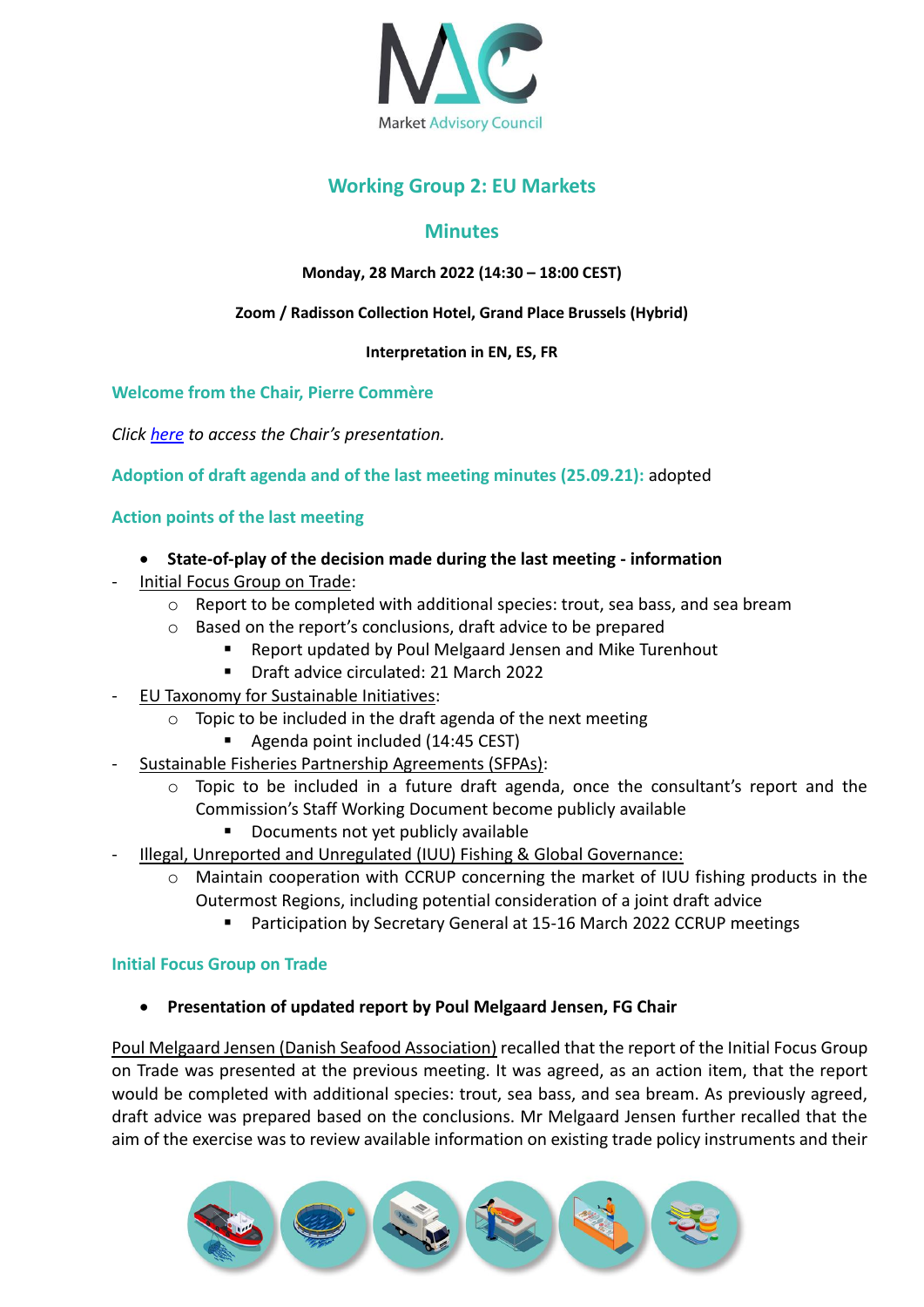

impacts on the market of fishery and aquaculture products. The Focus Group included representatives from seven organisations, including primary producers, processors, traders, suppliers, and other interest groups.

The report is divided into three parts. The first part is dedicated to data and sources, including relative importance of EU production and imports in the supply of the market. The report uses data from AIPCE-CEP's "Finfish study" and from EUMOFA's "EU Fish Market" report. The second part maps out individual trade instruments. The report also includes Sustainable Fisheries Partnership Agreements (SFPAs), even though these are not technically trade instruments, because these provide for a significant sourcing of the EU market. The third part combines the previous two parts, while providing examples of different species, to highlight the significance of each source. The division of individual species across trade instruments it not available. The Commission made available the Preference Utilisation Rates, but this data has clear limitations. It only covers one overall group of trade instruments. It does consider that several quotas are exhausted. As stipulated in its Terms of Reference, the Focus Group drew attention, in its recommendations, to limitations in the data sources and reports available. Suggestions were developed on how to develop more complete data, which would allow better policy recommendations in the future.

Mr Melgaard Jensen provided an overview of the draft conclusions and recommendations:

- a), all data sources should use the same live weight conversion rate, in order to have reliable information on food balances.
- b), the EU trade data does not allow for separate statistics on aquaculture and wild caught products, which would be relevant for food safety, food security, risk of IUU, and advice on new trade agreements.
- c), EU vessels have access to third countries' waters under SFPAs, which provides a significant supply, but data sources are missing to determine how much goes to local markets and how much goes to the EU market.
- d), data is missing to determine the significance of individual trade instruments.
- e), DG TRADE's yearly report on the implementation and enforcement of EU trade does not provide data on fishery and aquaculture products as a product group. Both imports and exports would need to be assessed.

Mr Melgaard Jensen thanked the members for their contributions, DG MARE and DG TRADE for the data provided and the exchanges, and the Secretary General for the assistance provided.

The Chair thanked Mr Melgaard Jensen and the members of the Focus Group for the report.

#### • **Consideration of draft advice on improvement of trade data**

*The Chair provided an overview of the background information. The Working Group proceeded with a consideration, on a paragraph-by-paragraph basis, of the draft recommendations.* 

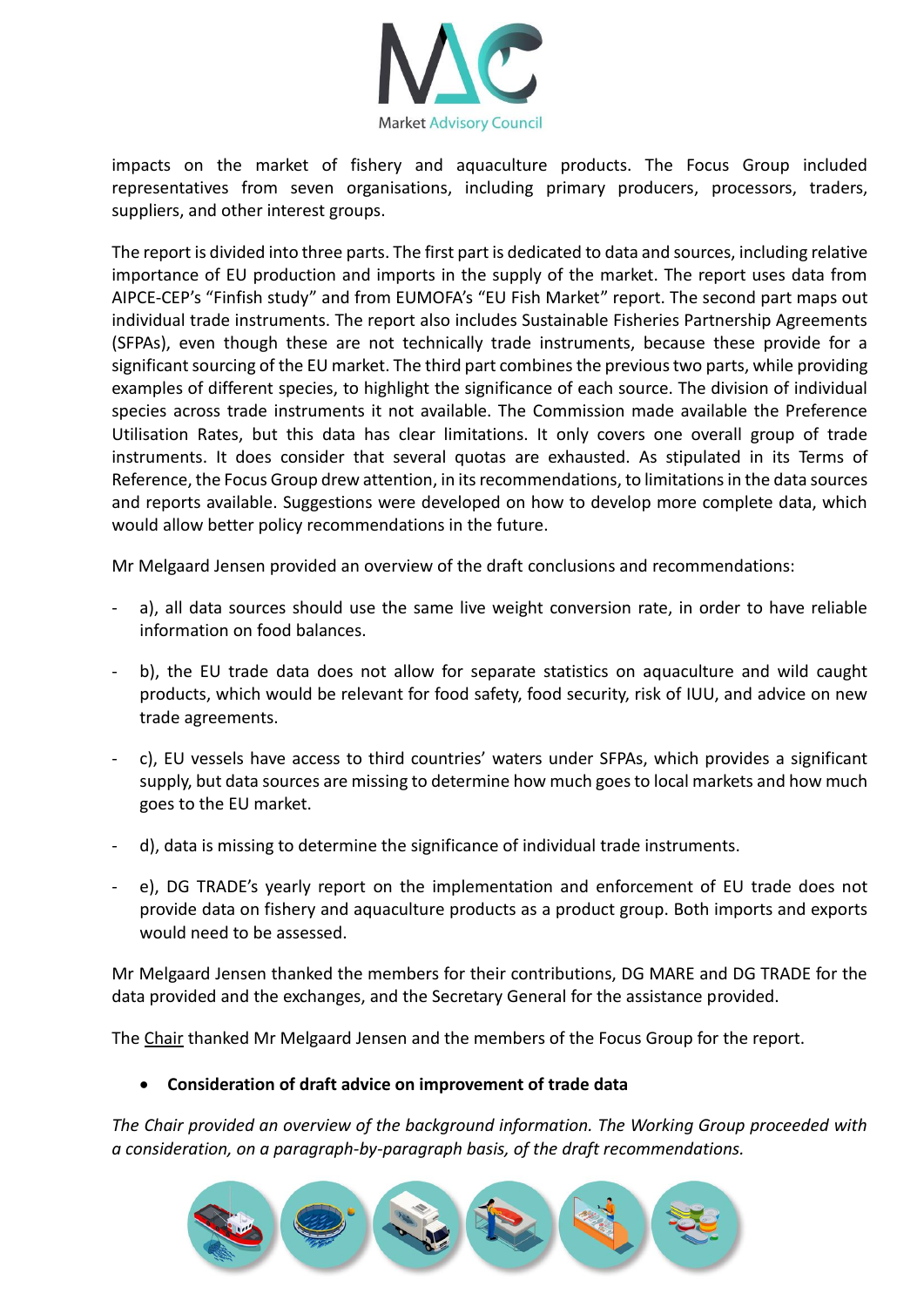

Yannis Pelekanakis (FEAP) thanked the Focus Group for the expansion of the report to include three additional species. Mr Pelekanakis recognised that there are limitations in the import data. When considering trade data of the past five to ten years, it is possible to see the evolution, allowing a more concrete understanding of the impact of each trade instrument, including connection to import trend and potential conflicts with EU production. Mr Pelekanakis wondered if, in a future exercise, the Focus Group would be able to work on trends across a certain period.

Sean O'Donoghue (KFO) expressed satisfaction with the high quality of the work undertaken by the Focus Group, which identified the five key gap areas that require further work. Mr O'Donoghue agreed with the previous intervention that there is data available, which allow some analysis. The adoption of the draft advice should proceed as soon as possible. Furthermore, the Focus Group should proceed with the next stage of the work.

Daniel Voces (Europêche) congratulated the Focus Group for the comprehensive work, serving as a good basis for future discussions and advice. Mr Voces proposed a rewording of draft recommendation c), to make clearer that the aim is to improve the monitoring of trade flows from the landings. He wondered if the LDAC's opinion on ATQs for tuna loins was taken into consideration by the Focus Group.

The Chair, in relation to draft recommendation c), agreed that it was important not to individualise the vessels, but to refer to the "EU fishing fleet" in general.

## • **Way forward**

The Chair agreed with Mr O'Donoghue that it was important to proceed with the next stage.

Poul Melgaard Jensen (Danish Seafood Association) stated that a dialogue should be established with the Commission to develop a structure of the future work.

The Chair suggested the inclusion of a recommendation about the establishment of a dialogue with the Commission to improve the available data statistics.

Sean O'Donoghue (KFO) agreed with the suggestion, but argued that the Working Group should go further. It is important to establish the factual situation, in order to allow discussions between different industry sectors. The Working Group should proceed with the development of draft Terms of Reference for the next stage of the Focus Group.

Javier Ojeda (FEAP), in relation to draft conclusion d), suggested the addition of "as well as possible market distortions".

Matthias Keller (Bundesverband der deutschen Fischindustrie und des Fischgrosshandels e.V.) suggested the use of "market impacts", instead of "market distortions", to cover both potential distortions and positive effects.

Poul Melgaard Jensen (Danish Seafood Association) agreed with the previous intervention. In relation to Mr Voces's question about the LDAC's opinion on ATQs for tuna loins, Mr Melgaard Jensen clarified

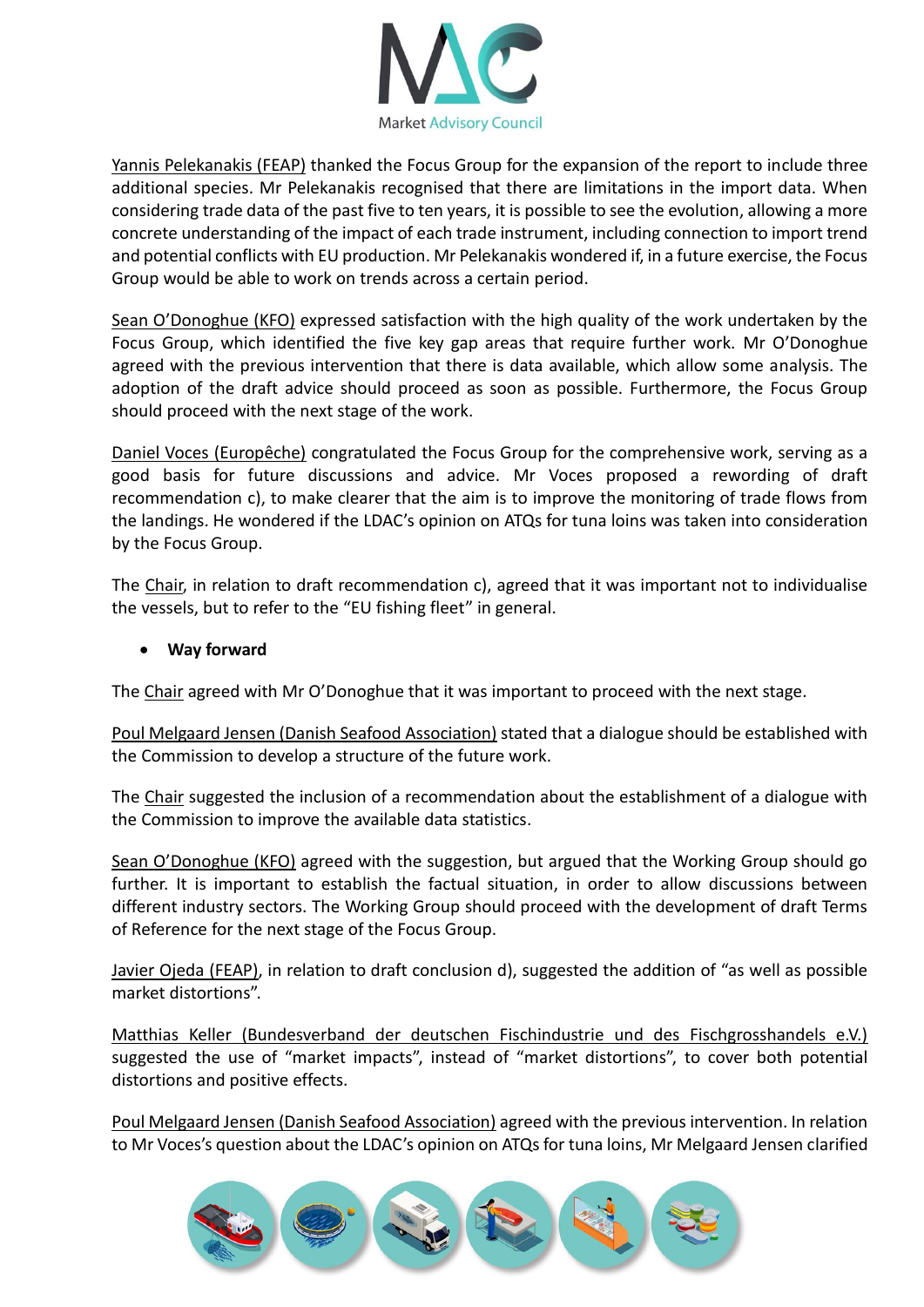

that this document was not considered by the Focus Group, even though it could have been mentioned in the report. The issues of ATQs and tuna are both covered in the report.

*The Working Group agreed on the draft advice as amended.* 

**Illegal, Unreported and Unregulated (IUU) Fishing & Global Governance**

#### • **Update on existing procedures regarding third countries by Commission representative**

Roberto Cesari (DG MARE), in relation to the "carding system", explained that the situation was quite complex due to the COVID-19 pandemic and the impossibility to undertake missions, a fundamental part of their work. Good progress was achieved on bilateral dialogues, even though several preidentifications ("yellow cards") were issued in 2021. Mr Cesari expressed hope that, in 2022, missions would be possible, following the lifting of sanitary restrictions.

In the context of the "carding system", Mr Cesari explained that there are three countries with "red cards": Cambodia, Comoros, and Saint Vincent and the Grenadines. There are nine countries with "yellow cards": Cameroon, Ghana, Panama, Ecuador, Vietnam, Liberia, Sierra Lone, Trinidad and Tobago, and Saint Kitts and Nevis. Cameroon and Ghana were pre-identified in February and in June 2021, respectively. Besides the formal IUU dialogues with countries under "yellow cards", DG MARE also maintains dialogues with countries that received "green cards", for example Philippines, Sri Lanka, and Vanuatu, to ensure that commitments are being honoured.

DG MARE also maintains informal dialogues with several countries that were not under any "cards", such as Mauritius, Seychelles, Ivory Coast, Malaysia, Oman, and Maldives. There are working groups with countries formerly under "yellow cards", such as South Korea, Thailand, and Taiwan, to consolidate cooperation and maintain monitoring. There are also working groups established following joint statements on IUU, such as with the USA and Japan. Plus, there is a working group under the Ocean Partnership with China. In terms of regional dimensions, besides cooperation under RFMOs, MARE B4 has focused its attention on West Africa, cooperating with EFCA on the implementation of the PESCAO project. In Southeast Asia, there is cooperation with ASEAN. There is also cooperation in the West Indian Ocean.

In relation to the advice on IUU fishing by Ghana's industrial trawl sector, Mr Cesari explained that Ghana received a "yellow card" for the second time, being the second recidivist country in the history of the IUU Regulation. In July 2021, DG MARE held a videoconference with Ghana authorities, including the Minister of Fisheries and Aquaculture Development. A precise action plan was developed to tackle the identified shortcomings. The main issues identified in the Ghana's fisheries control and management system were the illegal transhipment of "saiko" covering large quantities of undersized pelagic species, deficiencies in the monitoring, control, and surveillance system of Ghanian flag vessels, ineffective sanctions, a legislative framework that is not in line with recent international standards and that hampers the activities of Ghanian administrations, and the general implementation of the management measures. A progress report was submitted in February 2022. A face-to-face meeting took place, in Brussels, between the Commission and Ghana. There seems to be political will from the Minister and from the President. According to different sources, "saiko"

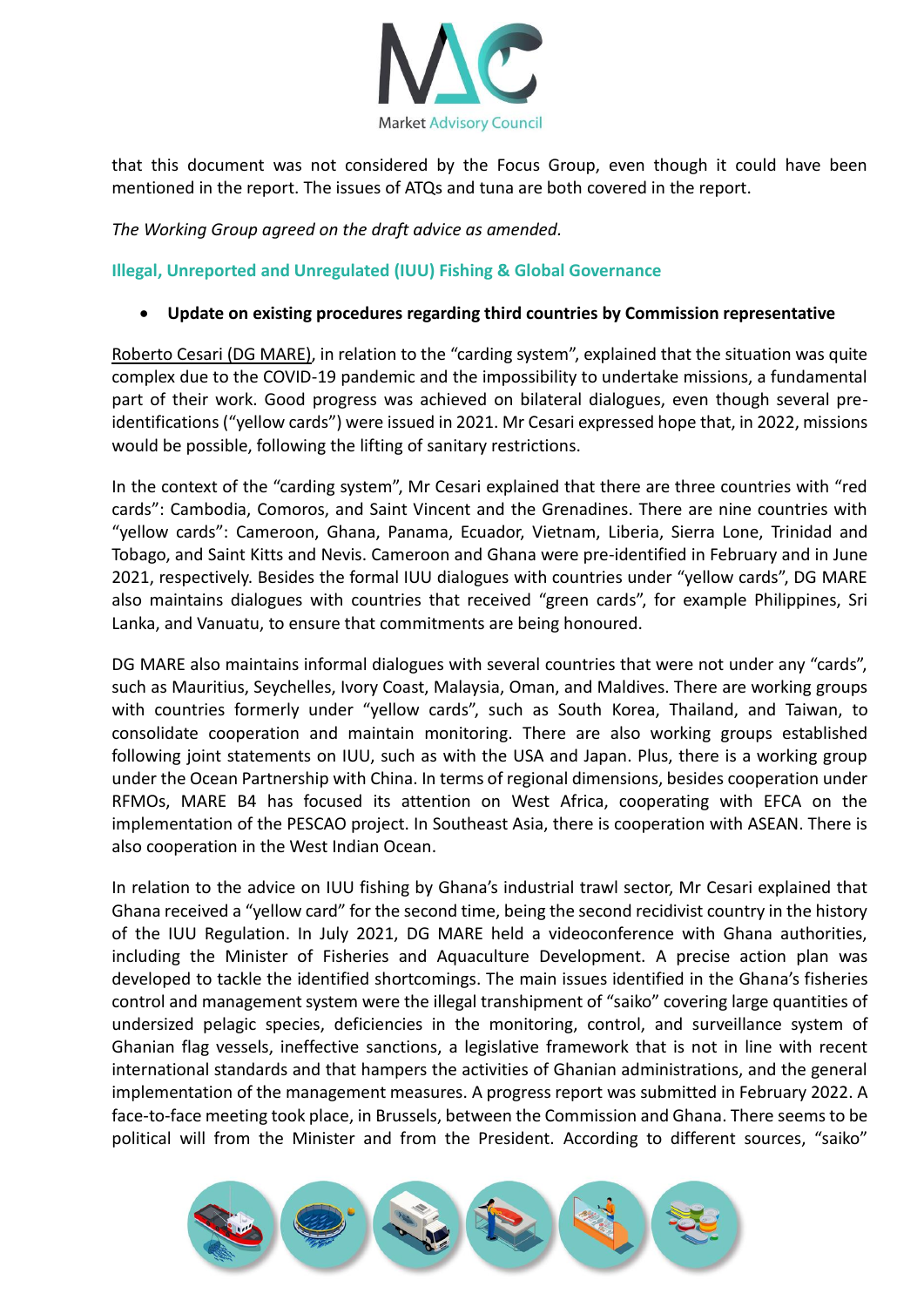

stopped, but the Commission representative highlighted that this does not mean the catching of small pelagic and undersized has been stopped. The activities might have just been modified. DG MARE hopes to organise a mission to visit ports and monitoring centres as well as to continue exchanging with the administration. FAO will be providing support for the revision of the legislative framework.

Concerning Ecuador, Mr Cesari explained that, since the "yellow card" in 2019, there were exchanges and work undertaken in a remote manner. In April 2020, Ecuador adopted a new fisheries law. In February 2022, the implementing regulation was adopted. The focus must be on the implementation on the new legal framework. Monitoring, control, and surveillance were not at the necessary level. Traceability, including control of the processing, was quite weak. These issues will be assessed through a mission, which is expected to take place after Easter 2022.

Concerning Vietnam, Mr Cesari recalled that the "yellow card" was issued in October 2017. A new legal framework has been in place since 2019. A high-level of political commitment by Vietnamese authorities has been confirmed on several opportunities. The implementation and enforcement of the new legal framework must be the priority. The relationship between the central government and provincial governments remains a challenge. A videoconference took place on October 2021. In December 2021, a progress report was received. DG MARE is aiming for a new videoconference before Summer 2022. A mission is expected to take place in Autumn 2022.

Regarding the study to assess the Member States' performance on Articles 39 and 40 of the IUU Regulation, Mr Cesari informed that it is expected by early Summer 2022. The aim is to address potential gaps in the legal framework and in the enforcement practices of Member States concerning national supporting or engaging in IUU fishing activities. Afterwards, on a case-by-case basis, the Commission will decide on follow-up actions. As for the audit of the IUU Regulation by the Court of Auditors, Mr Cesari explained that the audit is ongoing, so the findings cannot be disclosed. The Court announced that the report will be published before Summer 2022.

On IUU fishing practices in French Guyana's waters and entry of IUU products in the Outermost Regions, Mr Cesari recalled that, as these are EU waters, under the CFP, the primary responsibility to carry enforcement and implementation actions belongs to the Member State. Member States are entitled to EMFAF support for control and enforcement. In relation to the entry of IUU products, Mr Cesari emphasised that the catch certificate is one of the pillars of the IUU Regulation. Member States are empowered to check and verify the content of all catch certificates accompanying consignments imported in the EU market. If there are suspicions of non-compliance, Member States can check with the third countries and request verifications. Member States can also refuse the consignments. DG MARE is aware of a "Buy legal in the Azores" project in the context of CCRUP.

Concerning the Commission's proposal on Sustainable Corporate Governance, Mr Cesari informed that DG MARE was consulted on the proposal. There are no direct links between this initiative and the IUU Regulation. In relation to the social perspective, the Commission deplores violations of fundamental rights of workers and is actively promoting the ratification by third countries of ILO Work in Fishing Convention 188. Member States are also in the process of ratifying the convention. The IUU Regulation is anchored on the definitions of the United Nations Convention on Law of the Sea. When cooperating with third countries, the Commission promotes positive impacts of controls on social

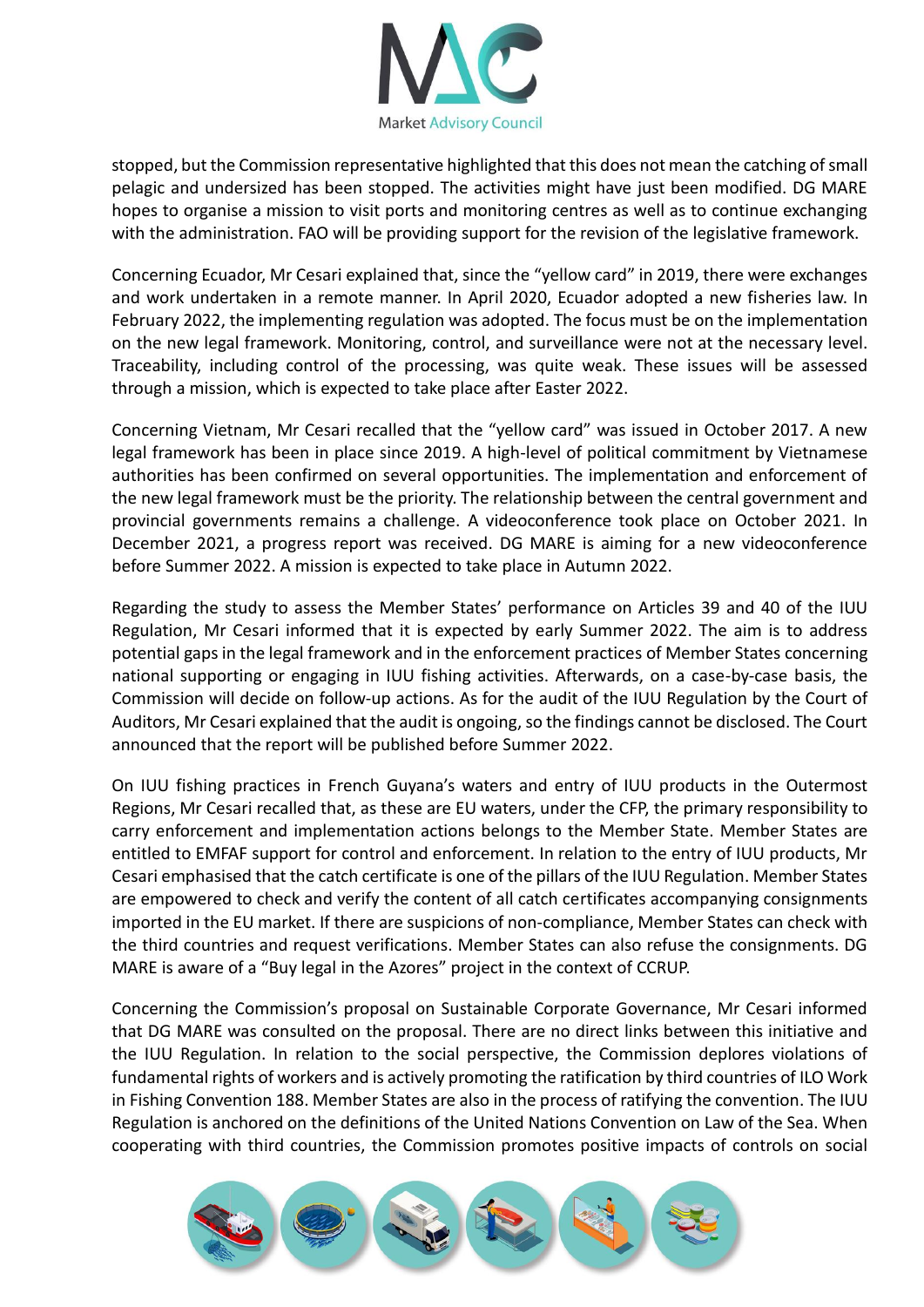

matters. When serious concerns are noted, DG EMPL is informed. A continued parallel dialogue on social matters has been activated. There can also be involvement of the European External Action Services and of the trade offices. The "carding system" cannot be used for labour issues, since they are outside of the legal basis.

## • **Exchange of views & way forward**

Georg Werner (EJF), in relation to the proposal on Sustainable Corporate Governance, drew attention to President Ursula von der Leyen's State of the Union Address, where a ban on imports of products that used forced labour was evoked. Since there is often a link between IUU fishing and forced labour, Mr Werner wanted to know if there were dialogues with DG MARE to cover illegal fishing in this ban.

Roberto Cesari (DG MARE) responded that the instruments are different. There are exchanges about labour issues, but the IUU Regulation will remain a separate instrument.

Daniela Costa (CCRUP) thanked the MAC for the cooperation on the issue of commercialisation of IUU products and MARE B4 for the interest. Ms Costa committed to sharing the minutes of their recent meetings, where the Azores project was presented, to DG MARE and to the MAC. At the 15 March 2022 meeting of the CCRUP IUU Working Group, members raised issues of commercialisation of IUU fishing products in the Canary Islands, particularly from recreational fishers. In the Outermost Regions, there are several cases of professional fishers using recreational licenses to operate. In relation to Mayotte, members raised the issue of illegal fish coming from Madagascar, calling for controls in land, particularly in restaurants. In relation to French Guyana, members mentioned illegal pelagic fisheries as well as the illegal use of Fish Aggregation Devices by competing fleets.

The Chair wanted to know, if the context of the Russian invasion of Ukraine, there were dialogues with Russia about their cooperation on IUU.

Roberto Cesari (DG MARE) clarified that several of the issues mentioned by Ms Costa were related to control by national authorities, for example in the case of commercialisation by recreational fishers. There are informal dialogues, but, in the Indian Ocean, there is no country under a "card". In relation to imports from third countries into the Outermost Regions, Mr Cesari emphasised that the Member States have the responsibility of implementing the catch certification scheme. Under the IUU Regulation and the catch certification scheme, these products should not be entering the EU market. The Commission representative informed that IUU dialogue with Russia was not currently questioned.

#### **Trade Agreements & Trade Policy Instruments**

- **Update on latest trade developments by Commission representatives, including on:**
	- o **Anti-subsidy measures against aquaculture products from Turkey**

Lorella de la Cruz Iglesias (DG MARE) informed that there were no new developments on the topic. The anti-subsidy measures have been in place since 2015, following a complaint by the Danish industry on behalf of the EU industry, concerning subsidisation of portion trout by Turkey. Several

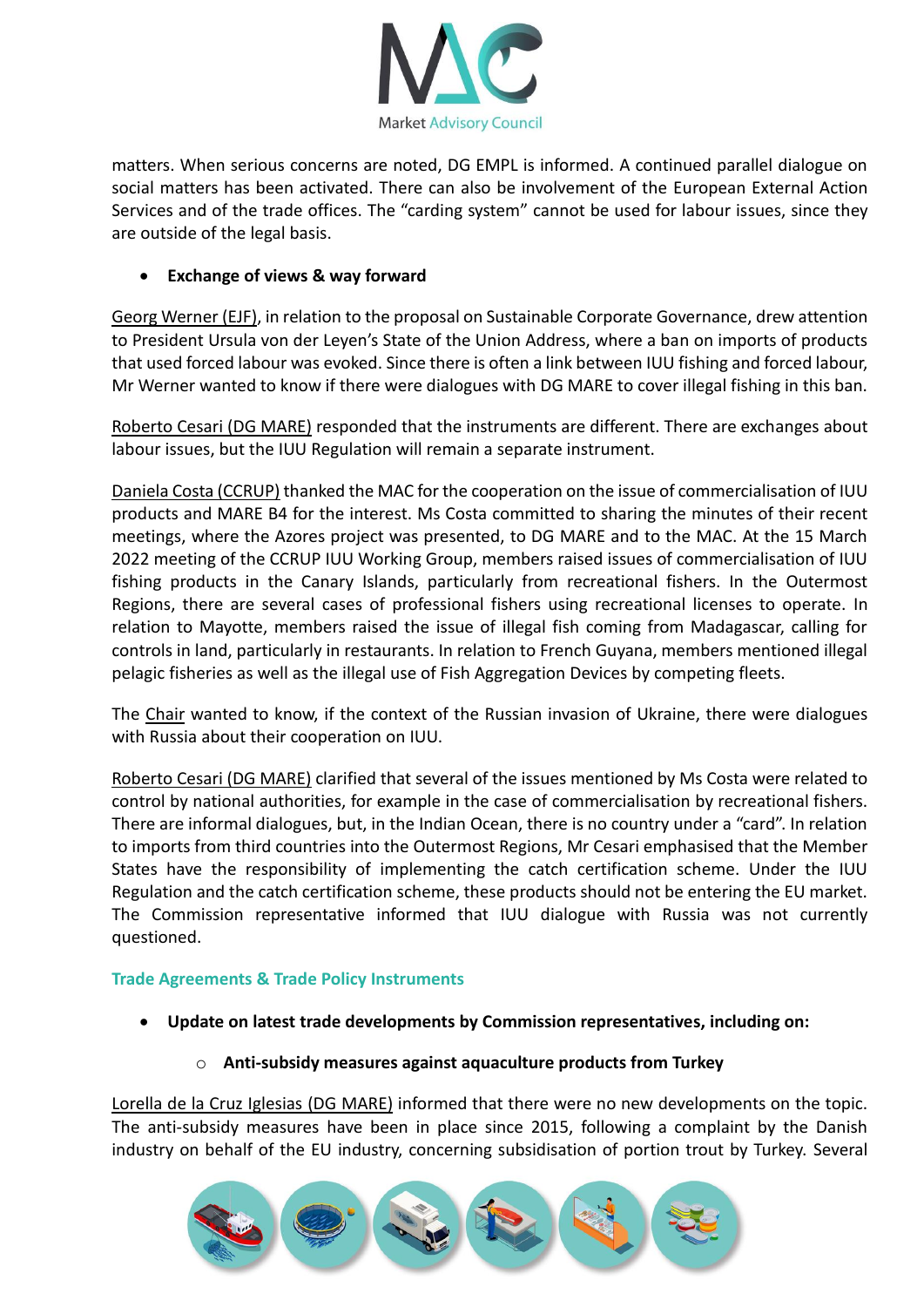

reviews have taken place, including by request of Turkey. The industry has requested the extension of the measures. Ms de la Cruz further informed that there is no ongoing review of the measures.

# o **Application of EU health and environmental standards to imported agricultural and agri-food products**

Marta Moren Abat (DG MARE) informed that there was a call for evidence for an initiative on the application of EU health and environmental standards to imported agricultural and agri-food products. Previously, a public consultation took place from 16 February to 16 March 2022. The initiative follows a request from the Council and the Parliament for the Commission to prepare a report assessing the rationale and feasibility of applying the EU health and environmental standards, including animal welfare standards, processes, and production methods, to imported agricultural and agri-food products. As outlined by the publicly available documents, the initiative is focused on agricultural products. Fishery and aquaculture products are not covered.

In the context of internal discussions, DG MARE highlighted that the CFP requires a balancing of environmental and social objectives, while contributing to food supply. The CFP framework already includes environmental legislation and considers including legislation on sustainable marketing standards. Concerning aquaculture products, in Member States, production is usually linked to a monitoring plan for environmental impact. Considering these efforts, the initiative is focused on agricultural products. DG MARE will continue to monitor the progress.

The Chair asked whether animal feed of agricultural origin used in aquaculture production would be covered by this initiative.

Marta Moren Abat (DG MARE) responded that the initiative was exclusively for agricultural and agrifood products, meaning agricultural food production. In principle, the initiative does not cover feed for aquaculture.

## o **Exporting of Brown Crab to People's Republic of China**

Sean O'Donoghue (KFO), considering the lack of availability of a Commission representative to exchange on the topic at the meeting, suggested the scheduling of an exchange under the next meeting's draft agenda. The aim should be the discussion of exports to China as well as intra-EU movement.

Pim Visser (VisNed) offered to provide additional details on the intra-EU movement to the Secretariat, to prepare for the next meeting. Sanitary criteria should be equal in the EU. If a product is transported from one Member State to another Member State before exporting to China, the second Member State should recognise the health certificate of the first Member State and restamp. Currently, Dutch authorities do not recognise health certificates from Ireland.

Frangiscos Nikolian (DG MARE) stated that health certificates were a competence of DG SANTE, but that DG MARE would be available to transmit the information.

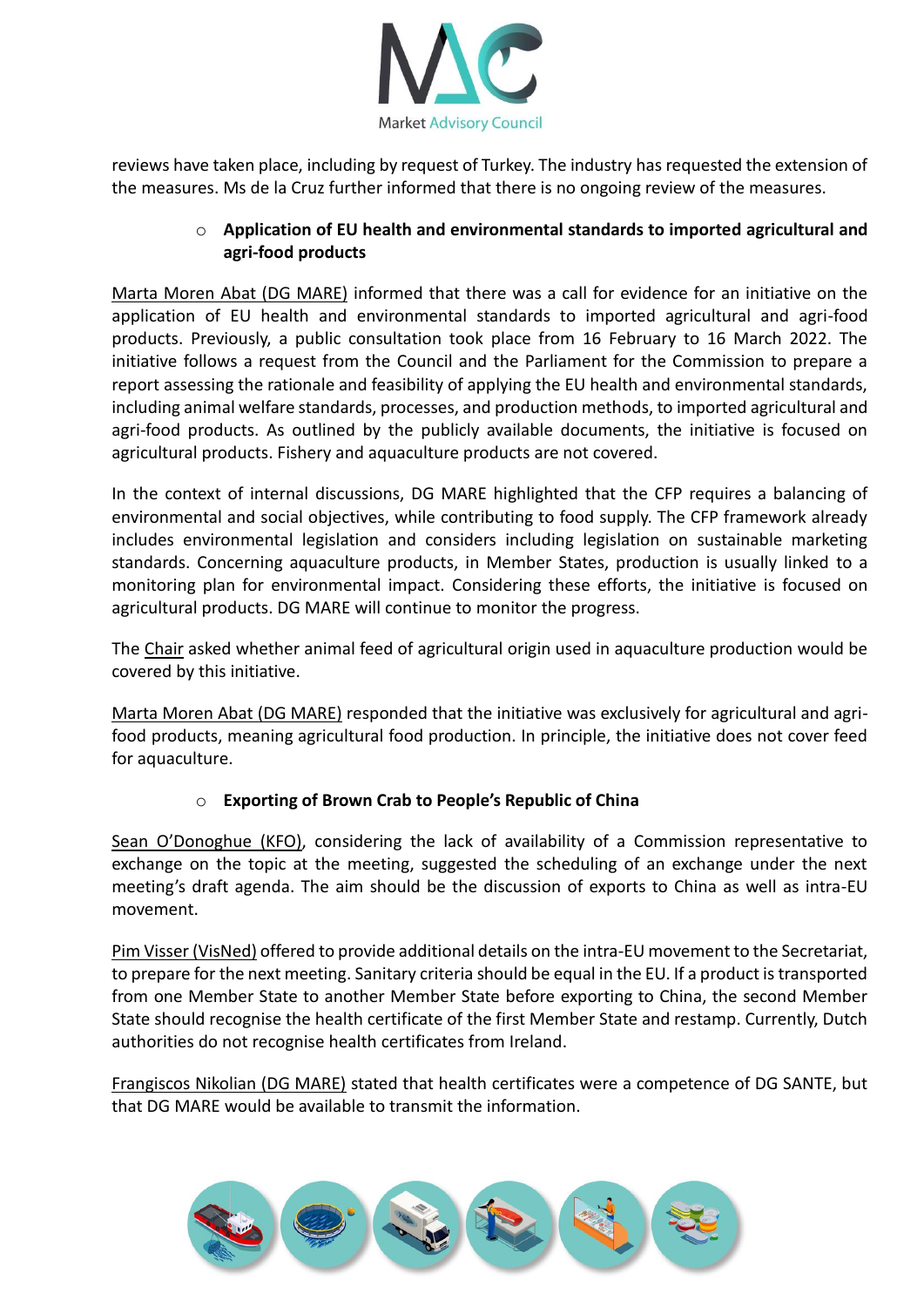

Sean O'Donoghue (KFO) emphasised that the internal issue of health certificates was linked to exports. As such, the topic requires further discussion at the next meeting.

The Chair recognised the importance of the topic, since Member States follow the same EU rules. There should be equivalence of health certificates across the different Member States. Similar problems are faced when exporting smoked salmon to certain 3<sup>rd</sup> countries (e.g., Australia). The Chair suggested for Mr Visser to send information to the Secretariat. At the next meeting, the aim would be to advance as much as possible.

The Secretary General recalled that, under the joint advice on production and marketing of brown crab, the issue of cadmium levels was raised. DG MARE's recalled that this issue was essentially under DG TRADE's competence. For the next meeting, in cooperation with DG MARE, the Secretariat would seek participation from DG TRADE and DG SANTE representatives.

### **EU Taxonomy for Sustainable Initiatives**

### • **Presentation of the initiative by Commission representative**

Frangiscos Nikolian (DG MARE) explained that taxonomy is an integral part of the EU's efforts to mobilise finance towards the EU Green Deal's targets. It translates climate and environmental objectives into performance criteria for specific economic criteria for private investment purposes. Fisheries was not included in the previous delegated acts. On 23 March 2022, the Platform for Sustainable Finance delivered their second draft report to the Commission. The report will be the basis of a second Taxonomy delegated act to be developed in upcoming months, which will include sustainability criteria for fisheries. The Platform is an independent body composed of experts. DG MARE has commented on the criteria to improve these, but discussions are ongoing on how realistic these are. Mr Nikolian expressed disappointment that the Platform did not accept a fishery expert proposed by the Commission.

In terms of next steps, the Platform will submit its report and there will be a discussion on the delegated act. It will cover fishing activities, not aquaculture, based on NACE codes 03.11 "marine fishing", 03.12 "freshwater fishing", 10.20 "rental of pleasure boats", 84.24 "fishing practices for sport or recreational", 10.11 "processing and preserving of fish, crustaceans and molluscs". The Commission will have discretion to decide on the inclusion of the criteria proposed by the Platform. The criteria are voluntary, but these are being developed for all economic activities.

#### • **Exchange of views & way forward**

Jennifer Reeves (MSC) wanted to know why the Platform did not take in the proposed fisheries expert. Ms Reeves highlighted that several members provided detailed responses to the public consultation, expressing concern about the lack of fisheries expertise.

Frangiscos Nikolian (DG MARE) responded that the Platform was an independent body. The issue was raised and discussed with the Platform, but the suggestion was not accepted.

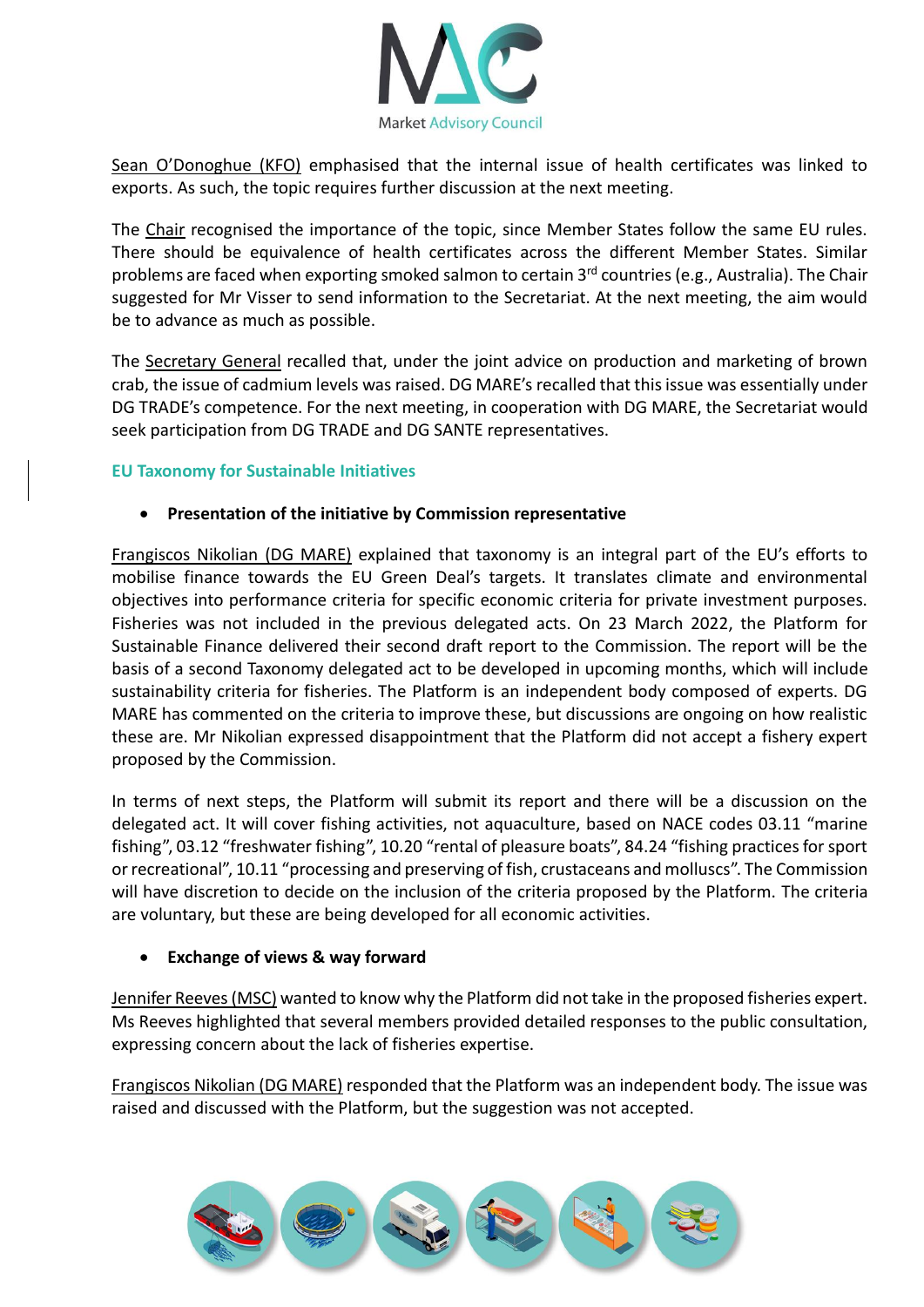

The Chair asked more information on the structure of the Platform, for example, "is it a public body or a private body receiving public financing?".

Frangiscos Nikolian (DG MARE) responded that DG FISMA was overviewing the process. Following a decision of the Commission to develop criteria, a few years ago, there was a call for experts to establish the Platform.

Jennifer Reeves (MSC) highlighted that the Platform was set-up by the Commission, based on a call for proposals. The expert group that prepared the first version of the draft criteria includes MAC members, for example WWF. Europêche was proposed for the revised expert group. Ms Reeves asked about the next stages of the process, particularly if DG FISMA would have to accept the criteria proposed by the revised expert group in their second proposal. She also wanted to know if DG MARE would be working with DG FISMA to revise the criteria in the implementing act.

Frangiscos Nikolian (DG MARE) responded that DG MARE was involved and provided comments on the first proposals of the Platform. DG MARE is in continuous contact with DG FISMA and will analyse the report of the Platform.

Javier Ojeda (FEAP) expressed concern with the Commission taking on board advice developed by groups lacking expertise in the sectors covered. Mr Ojeda highlighted the relevance of technical screening criteria for the Taxonomy, but also for other matters, such as the marketing standards framework and the sustainable food system framework. Therefore, FEAP is establishing a working group to develop technical screening criteria for aquaculture, which will be submitted to the Commission services.

Frangiscos Nikolian (DG MARE) welcomed FEAP's availability to produce criteria on aquaculture.

Pim Visser (VisNed) questioned about the impact that the definition of "green" activities by the Platform would have on the financing by banks, particularly as this would entail the steering of the economy by committees of experts: the committee would have a significant influence in the steering of future economic policy.

Frangiscos Nikolian (DG MARE) emphasised that the EU Taxonomy was in the context of the European Green Deal and the transition to a more sustainable economy. Incentives are needed for green financing. The criteria are voluntary. Finance institutions can choose not to follow them. Discussions need to take place in the Commission services and with stakeholders about the criteria and timeline.

Sean O'Donoghue (KFO) highlighted that, even if the criteria were voluntary, in the context of Environmental Financial Transitions, financial institutions are already developing criteria. Some financial institutions might even use the first proposals of the Platform. Mr O'Donoghue wanted to know about the implications, if the Commission decided not to include the fishing industry in the future delegated act.

Frangiscos Nikolian (DG MARE) agreed about the practical relevance of the criteria. Financial institutions will likely aim to attract clients by financing operations that do not significantly harm the

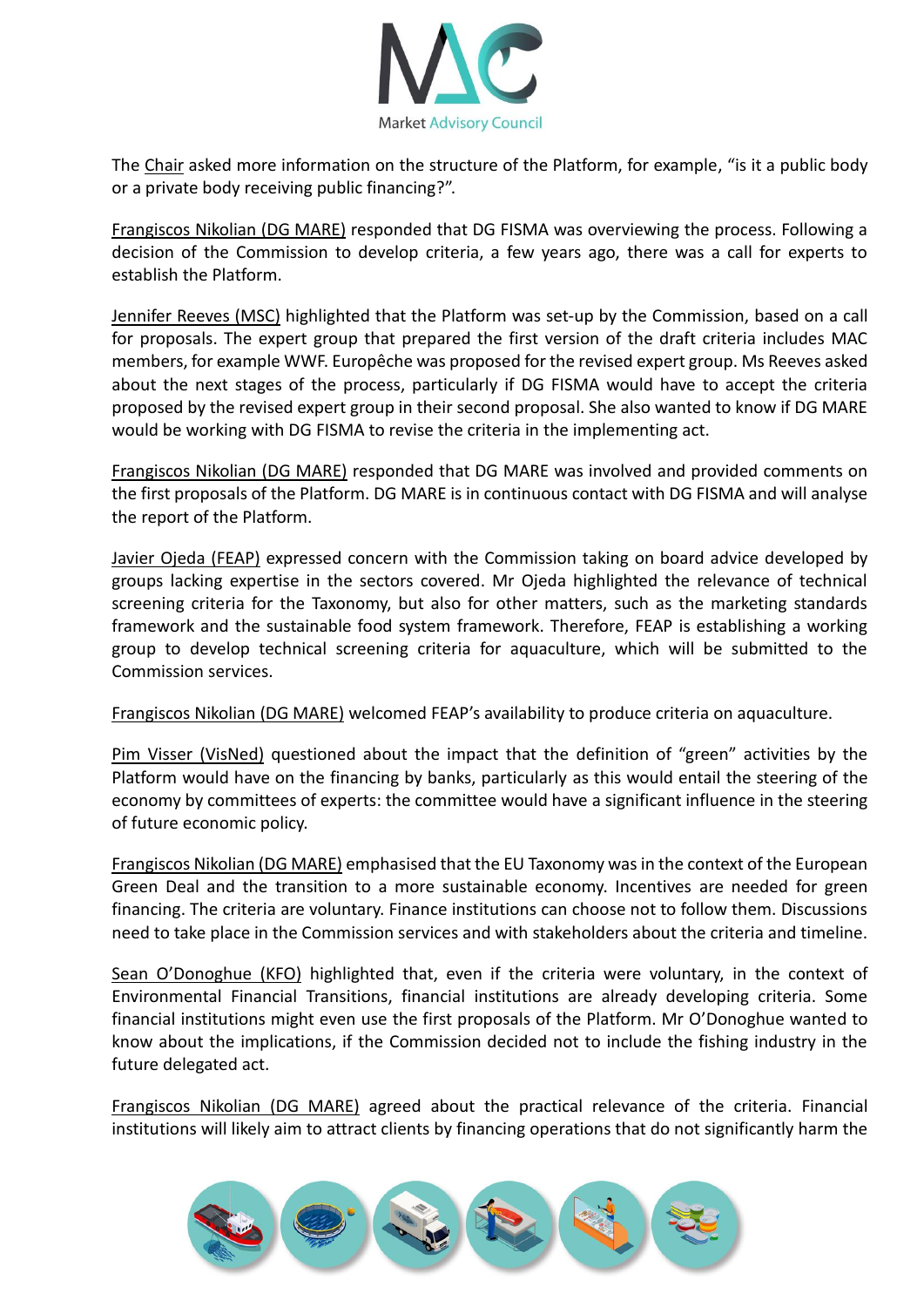

climate. If the screening criteria was based on MSY levels, then the result could be positive for most of the fishing industry.

Jennifer Reeves (MSC) highlighted that her organisation did an analysis of the number of stocks that would meet the criteria under the first draft of the Platform, which would be zero. Ms Reeves expressed availability to circulate the document to members and to the Commission services.

The Chair welcomed the suggestion of Ms Reeves. The Chair proposed to invite representatives of DG FISMA to attend the next meeting. At the next meeting, it would be possible to decide on the development of advice.

#### **Russian Invasion of Ukraine**

- **Exchange of views about market impacts with Commission representative**
- **Way forward**

The Chair recalled that the Chair of the MAC, the Working Group Chairs, and the Secretary General held two informal meetings via videoconference with MARE A4 to discuss about different issues affecting members.

Frangiscos Nikolian (DG MARE) thanked the Chairs, the Secretary General, and the members for the information provided. Mr Nikolian informed that, on 25 March, the Commission triggered the crisis mechanism under Article 26.2 of the EMFAF Regulation. There are two requirements for this mechanism: a significant event and a market disruption. The war in Ukraine represents a significant event. Based on the information exchanged, DG MARE was able to demonstrate the market disruption, allowing the launch of the mechanism. The crisis mechanism can be used by Member States to provide financial compensation to fishery, aquaculture, and processing operators for income foregone and additional costs. It can also provide compensation to Producer Organisations implementing storage aid. Member States are expected to act rapidly. The mechanism can be immediately implemented by Member States with eligibility since 24 February 2022. Member States will be reimbursed once the operational programmes are adopted. Member States must define the criteria and the methodology. The aim of DG MARE was to simplify the procedure under simplified cost option. The action runs until 31 December 2022

Mr Nikolian further informed that the Commission adopted the Temporary State Aid Framework, which corresponds to  $\epsilon$  35.000 for fishery and aquaculture undertakings. The amount comes in addition to € 30.000 of "*de minimis"*, if the company has not used the *"de minimis"* in the past three years. The Commission would be holding meetings with Member States to discuss the eligible measures. The Commission representative emphasised that lessons were learnt from the COVID-19 pandemic. Temporary cessation was not foreseen since food security must be ensured.

Daniel Voces (Europêche) congratulated the Commission for the prompt action, which is appreciated by the industry. Concerning the "*de minimis*" aid, Mr Voces wanted to know if it worked together with the EMFAF aid. For example, if an undertaking is already receiving the € 65.000, would it be possible

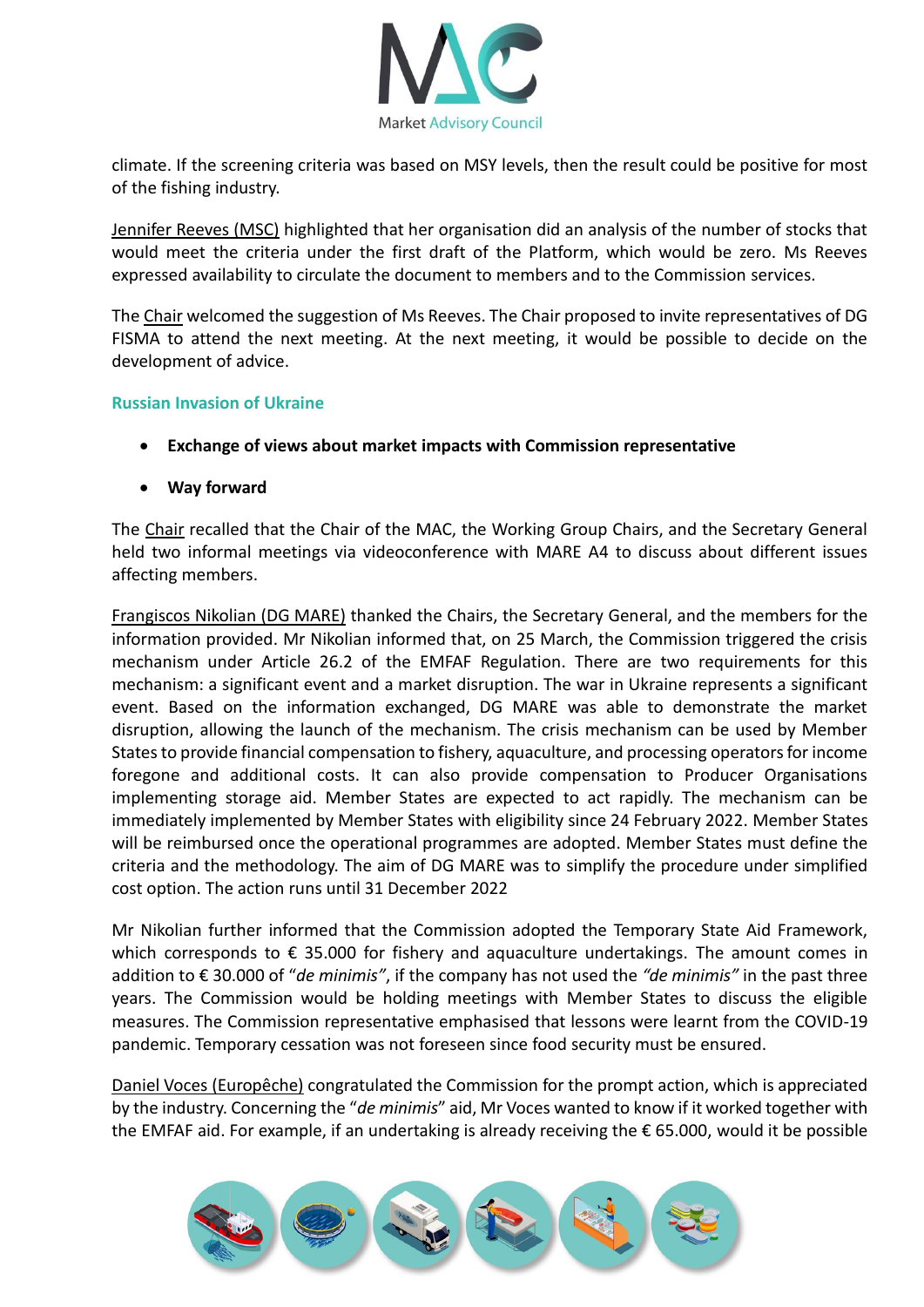

to request additional aid under the EMFAF. Mr Voces highlighted that an undertaking can have multiple fishing vessels, so for some undertakings, the aid would not be sufficient. In relation to the EMFF, he wanted to know if the Commission envisaged to allow use of unused funding. He commented that, if the aid is provided later in the year, operators might stop their activities.

Matthias Keller (Bundesverband der deutschen Fischindustrie und des Fischgrosshandels e.V.) drew attention to the announcement by Commissioner Sinkevičius and the European Investment Fund of a € 500 million equity fund for the blue economy.

Jean-Marie Robert (Les Pêcheurs de Bretagne), in relation to the triggering of Article 26.2 of the EMFAF Regulation, wanted to know how the emergency mechanism would be articulated with the Temporary State Aid Framework, particularly to compensate the increase in fuel costs. The aim of the fishers in his organisation is to continue fishing, in line with the attributed quotas. Considering the increase in fuel prices, fishing activities are not profitable.

Frangiscos Nikolian (DG MARE) responded that internal discussions on future developments are ongoing. DG MARE will be holding meetings with Member States to provide guidance on the methodology. The EMFAF crisis mechanism is for market disruption. Fuel is an input cost for the undertaking, which can be considered to define the loss of income. Fuel is a cause of market disruption, while the reimbursement is provided for the disruption. Mr Nikolian did not have information to provide on the equity fund for the blue economy, but highlighted the principle of reasonable support, avoiding double financing. The aid under the EMFAF and the aid under the Temporary State Aid Framework can be dissociated, as was the case under the COVID-19 measures. The Member States must take the necessary measures to avoid overcompensation.

Sean O'Donoghue (KFO) expressed appreciation for the prompt reaction of the Commission and for the informal exchanges with the MAC. In relation to the meetings with the Member States, Mr O'Donoghue wondered whether there would be a common methodology. Member States would eventually be expected to be reimbursed via the EMFAF, which could have a negative effect on the operational programmes. Mr O'Donoghue wanted to know if payments would have to wait for the approval of the operational programmes, which would cause significant problems for the EU industry. Concerning the de minimis aid, he wanted to know if the aid could be provided relatively quickly. He recalled that, under the Brexit Adjustment Reserve, there was support for temporary cessation, wondering about potential flexibilities.

Frangiscos Nikolian (DG MARE) responded that, from the Commission's side, aid can be provided immediately. Member States can launch an immediate call of interest for beneficiaries. Mr Nikolian encouraged members to contact their national authorities. In relation to a revision of the EMFF, DG MARE is analysing the possibilities. While the EMFAF crisis mechanism can be launched by the Commission directly, a revision of the EMFF requires adoption also by the Parliament and the Council. Some Member States still have funds available. On the Brexit Adjustment Reserve, Mr Nikolian emphasised that it was directed for a different crisis. The crisis mechanism does not foresee temporary cessation. The budget of the support tools is different.

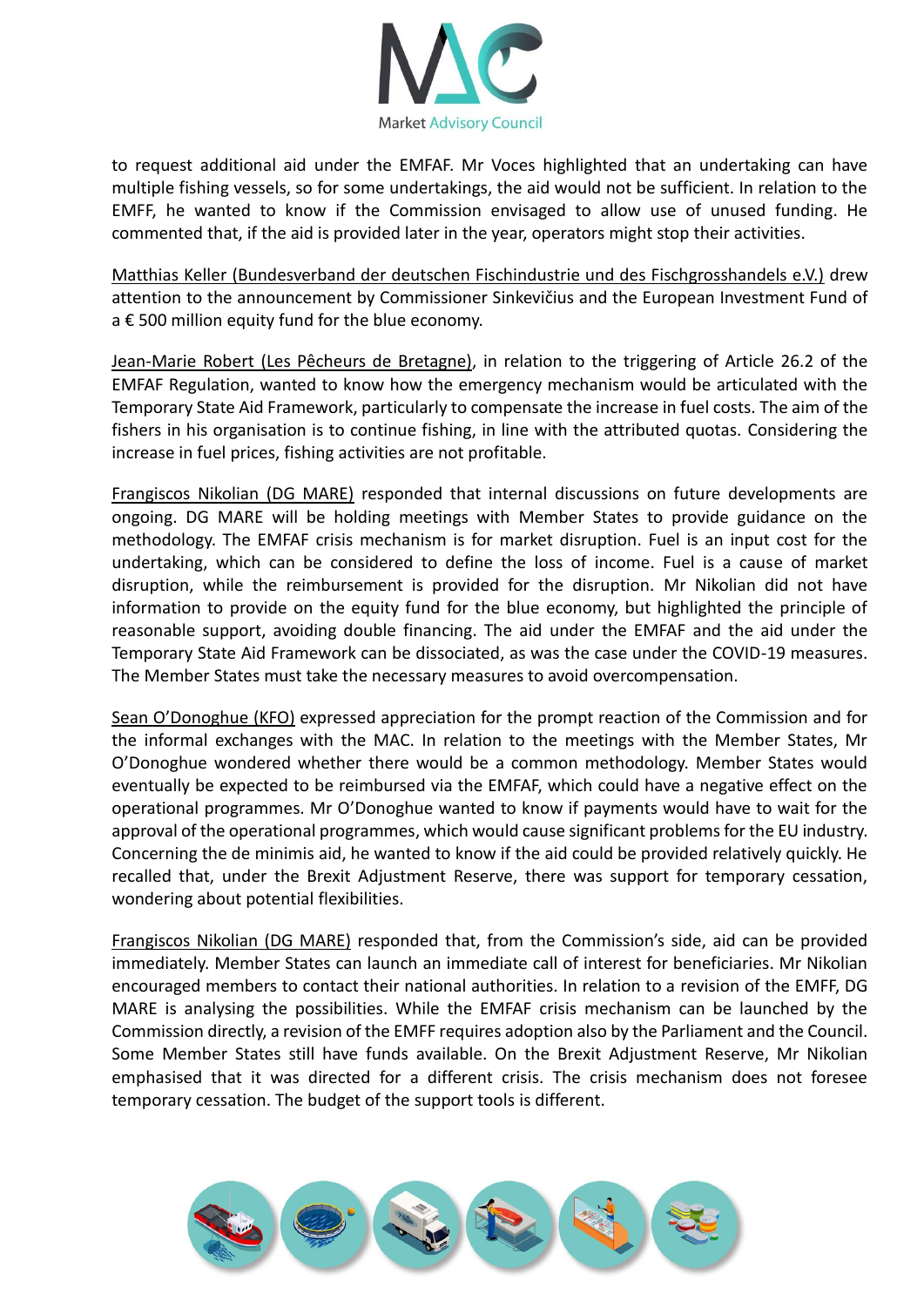

Emiel Brouckaert (EAPO) asked about whether the Commission was still considering additional sources of funding.

Frangiscos Nikolian (DG MARE) responded that the Commission was available to continue to work together with the Member States. The methodology will be decided at the Member State's level, while accounting for a framework developed by the Commission.

Jean-Marie Robert (Les Pêcheurs de Bretagne) emphasised the importance of working together to avoid interruptions in the production chain. Mr Robert stated that, in France, the prices and landings seemed to be stable. Nevertheless, there would be a very significant impact of the fuel costs on profitability and salaries. Therefore, it would be better if aid was provided as a compensation for fuel costs, allowing operators to continue fishing activities. He asked more information about the implementation of Article 26 of the EMFAF Regulation.

Frangiscos Nikolian (DG MARE) thanked Mr Robert for the information provided, particularly on costs. Mr Nikolian confirmed that, under the crisis mechanism, when determining the financial compensation, fuel costs could be considered for the calculation of the income foregone and the additional costs.

Massimo Bellavista (Copa Cogeca) suggested an anticipation of the period of the obligatory temporary stop of the fishing vessels for biological reasons. Alternatively, there could be a voluntary temporary cessation, as was the case under the COVID-19 pandemic. Mr Bellavista argued not to include limitations based on the length of the fishing trip, since there are small vessels that undertake quite short trips. He asked the Commission to consider the impacts on cooperatives providing services to fishers, for example for cold storage, and depuration of mussels. In relation to the EMFF, he asked for an exemption from the rule on the years covered.

Pim Visser (VisNed), in relation to the EMFAF crisis mechanism, highlighted that Member States would have to spend in advance of their national programmes. In some Member States, it could require significant time to develop and implement a methodology, while the Commission wants fishing operations to continue. Therefore, Mr Visser underscored of providing confidence to national authorities that they can proceed with the expenses.

Frangiscos Nikolian (DG MARE) responded to Mr Visser that those were the aims of the meetings with the Member States and that the legal framework is clear. In relation to Mr Bellavista's intervention, Mr Nikolian emphasised that the aim of the crisis mechanism was not temporary cessation. The Commission services are considering an amendment of the EMFF, which does foresee temporary cessation. Mr Nikolian underscored that food security and continuation of fishing activities must be the priority. He drew attention to a Communication from the Commission, published on 23 March, on safeguarding food security and reinforcing the resilience of food systems.

#### **AOB**

None.

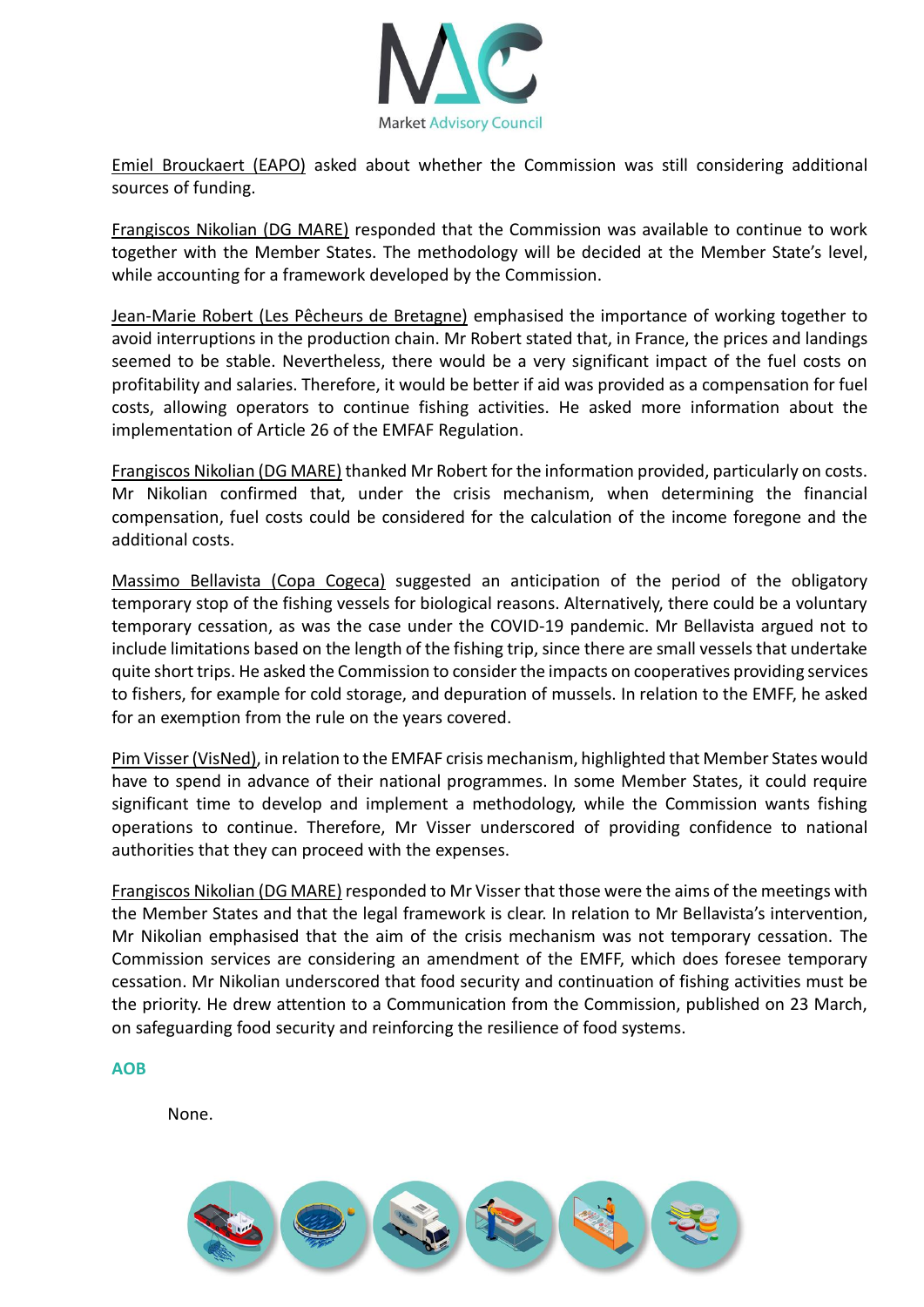

### **Summary of action points**

- Initial Focus Group on Trade:
	- o Amended draft advice on improvement of data of trade policy instruments to be put forward to the Executive Committee for adoption.
	- o Ahead of the next meeting, new draft Terms of Reference to be prepared, to launch the next stage of the work on trade policy instruments.
- Trade Agreements & Trade Policy Instruments:
	- o In relation to brown crab, Secretariat to request exchange with DG SANTE and DG TRADE representatives concerning recognition of health certificates and exports to People's Republic of China, respectively. Prior to that, Pim Visser (VisNed) to prepare document outlining problems concerning the recognition of health certificates.
- EU Taxonomy for Sustainable Initiatives:
	- o Jennifer Reeves (MSC) to circulate document analysing the first draft criteria.
	- o Secretariat to request exchange of views with DG FISMA representatives.

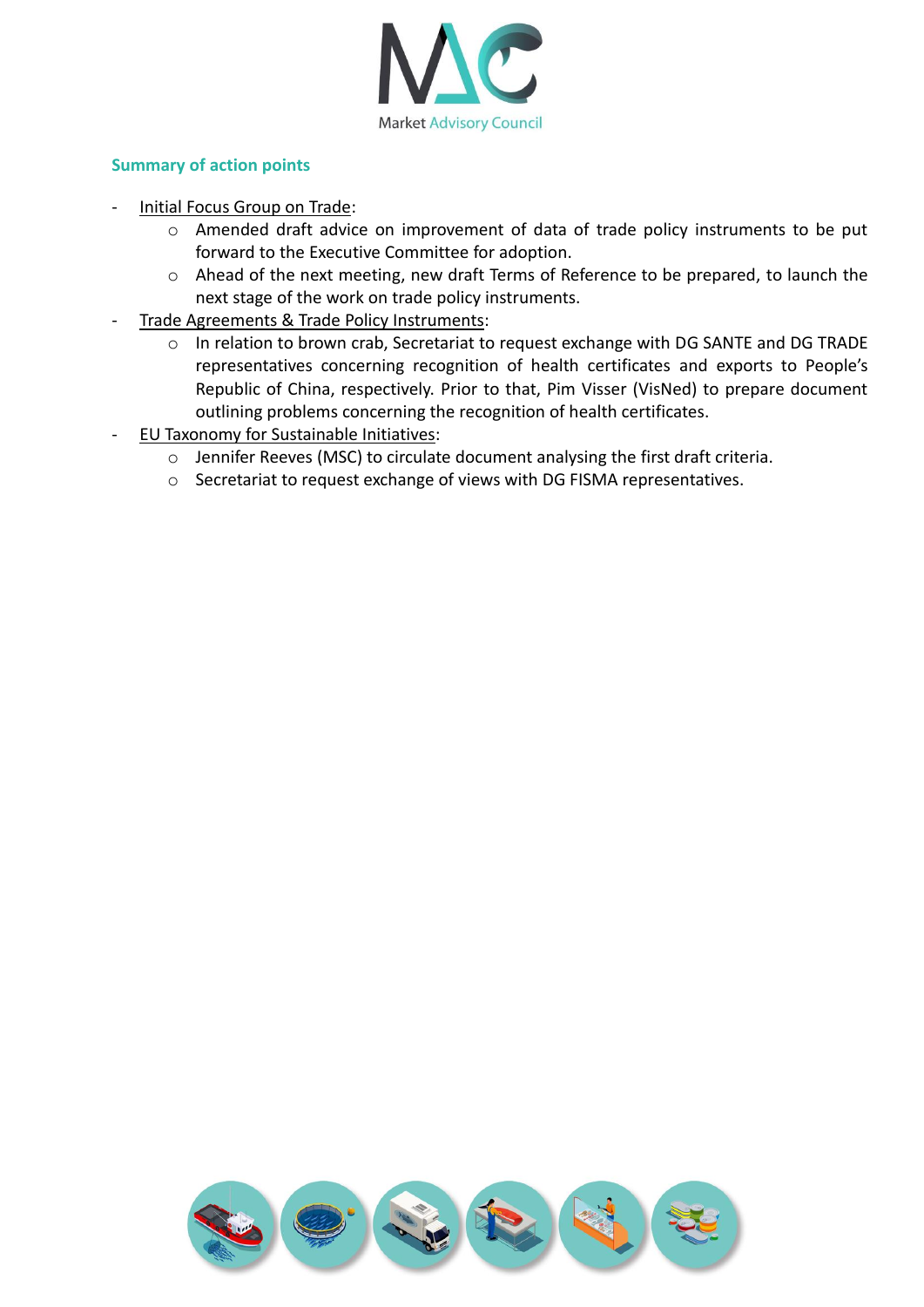

## **Attendance List**

| Representative          | Organisation                                                                                                            | <b>Role</b> |
|-------------------------|-------------------------------------------------------------------------------------------------------------------------|-------------|
| Alexandra Philippe      | Market Advisory Council (MAC)                                                                                           | Secretariat |
| Alexandre Rodríguez     | Long Distance Advisory Council (LDAC)                                                                                   | Observer    |
| Anna Boulova            | <b>FRUCOM</b>                                                                                                           | Member      |
| Annelie Rosell          | Swedish Pelagic Federation Producer Organisation<br>(SPFPO)                                                             | Member      |
| Antonia Leroy           | <b>WWF</b>                                                                                                              | Member      |
| Benoît Guerin           | <b>BG Sea Consulting</b>                                                                                                | Observer    |
| <b>Benoît Thomassen</b> | Federation of European Aquaculture Producers<br>(FEAP)                                                                  | Member      |
| <b>Bruno Guillaumie</b> | European Molluscs' Producers Association (EMPA)                                                                         | Member      |
| Cécile Fouquet          | Aquaculture Advisory Council (AAC)                                                                                      | Observer    |
| <b>Christine Absil</b>  | Good Fish                                                                                                               | Member      |
| <b>Daniel Voces</b>     | Europêche                                                                                                               | Member      |
| Daniel Weber            | European Fishmeal                                                                                                       | Member      |
| Daniela Costa           | <b>Outermost Regions Advisory Council (CCRUP)</b>                                                                       | Observer    |
| Desiree Kjølsen         | <b>European Commission</b>                                                                                              | Expert      |
| <b>Emiel Brouckeart</b> | <b>European Association of Fish Producers</b><br>Organisations (EAPO)                                                   | Member      |
| Francisco Lahoz Molina  | Federación de Asociaciones Provinciales de<br>Empresarios Detallistas de Pescados y Productos<br>Congelados (FEDEPESCA) | Member      |
| Frangiscos Nikolian     | <b>European Commission</b>                                                                                              | Expert      |
| Garazi Rodríguez        | Asociación Empresarial de Acuicultura de España<br>(APROMAR)                                                            | Member      |
| Georg Werner            | Environmental Justice Foundation (EJF)                                                                                  | Member      |
| Jaroslaw Zieliński      | Polskie Stowarzyszenie Przetworcow Ryb (PSPR)                                                                           | Member      |
| Javier Ojeda            | Federation of European Aquaculture Producers<br>(FEAP)                                                                  | Member      |
| Jean-Marie Robert       | Les Pêcheurs de Bretagne                                                                                                | Member      |
| Jennifer Reeves         | Marine Stewardship Council (MSC)                                                                                        | Member      |
| Jens Mathiesen          | Danish Seafood Association                                                                                              | Member      |

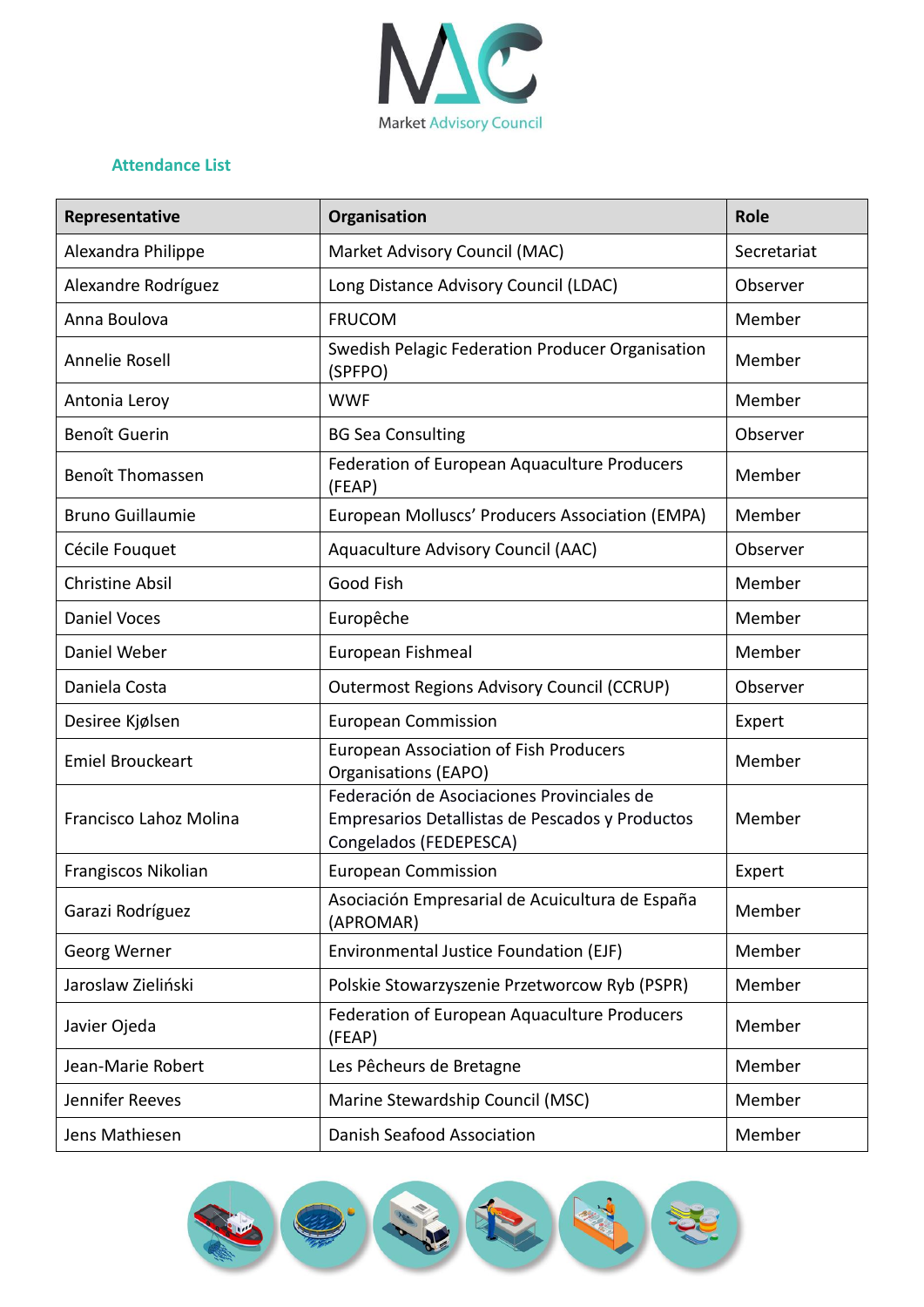

| Representative               | Organisation                                                                                                                                      | <b>Role</b> |
|------------------------------|---------------------------------------------------------------------------------------------------------------------------------------------------|-------------|
| Jérôme Dorgelo               | Marine Stewardship Council (MSC)                                                                                                                  | Member      |
| Joash Mathew                 | EU Fish Processors and Traders Association (AIPCE)<br>/ European Federation of National Organizations of<br>Importers and Exporters of Fish (CEP) | Member      |
| Jérémie Souben               | Fédération des Organisations de Producteurs de la<br>Pêche Artisanale (FEDOPA)                                                                    | Member      |
| José Basilio Otero Rodríguez | Federación Nacional de Cofradias de Pescadores<br>(FNCP)                                                                                          | Member      |
| José Carlos Escalera         | Federación de Cofradías de Pescadores de Cádiz<br>(FECOPESCA)                                                                                     | Member      |
| Juana María Parada Guinaldo  | Organización de Palangreros Guardeses<br>(OR.PA.GU.)                                                                                              | Member      |
| Julio Morón Ayala            | Organización Productores Asociados Grandes<br>Atuneros Congeladores (OPAGAC)                                                                      | Member      |
| Lorella De La Cruz Iglesias  | <b>European Commission</b>                                                                                                                        | Expert      |
| Louis Lambrechts             | <b>WWF</b>                                                                                                                                        | Member      |
| Katarina Sipic               | EU Fish Processors and Traders Association (AIPCE)<br>/ European Federation of National Organizations of<br>Importers and Exporters of Fish (CEP) | Member      |
| Marta Moren Abat             | <b>European Commission</b>                                                                                                                        | Expert      |
| Massimo Bellavista           | COPA COGECA                                                                                                                                       | Member      |
| <b>Matthias Keller</b>       | Bundesverband der deutschen Fischindustrie und<br>des Fischgrosshandels e.V.                                                                      | Member      |
| Miguel Lizaso                | <b>European Commission</b>                                                                                                                        | Expert      |
| Mike Turenhout               | Visfederatie                                                                                                                                      | Member      |
| Nicolás Fernández Muñoz      | Organización Productores Pesqueros Artesanales<br>Lonja de Conil (OPP72)                                                                          | Member      |
| Noémie Jegou                 | Market Advisory Council (MAC)                                                                                                                     | Secretariat |
| Norah Parke                  | Killybegs Fishermen's Organisation (KFO)                                                                                                          | Member      |
| Pablo Iraeta                 | Spain                                                                                                                                             | Observer    |
| Patrick Murphy               | Irish South & West Fish Producers Organisation<br>(IS&WFPO)                                                                                       | Member      |
| Pedro Luis Casado López      | Asociación de Armadores Punta del Moral (OPP80)                                                                                                   | Member      |
| <b>Pedro Reis Santos</b>     | Market Advisory Council (MAC)                                                                                                                     | Secretariat |
| Pierre Commère               | <b>Association Des Entreprises de Produits</b><br>ALimentaires Élaborés (ADEPALE)                                                                 | Chair       |